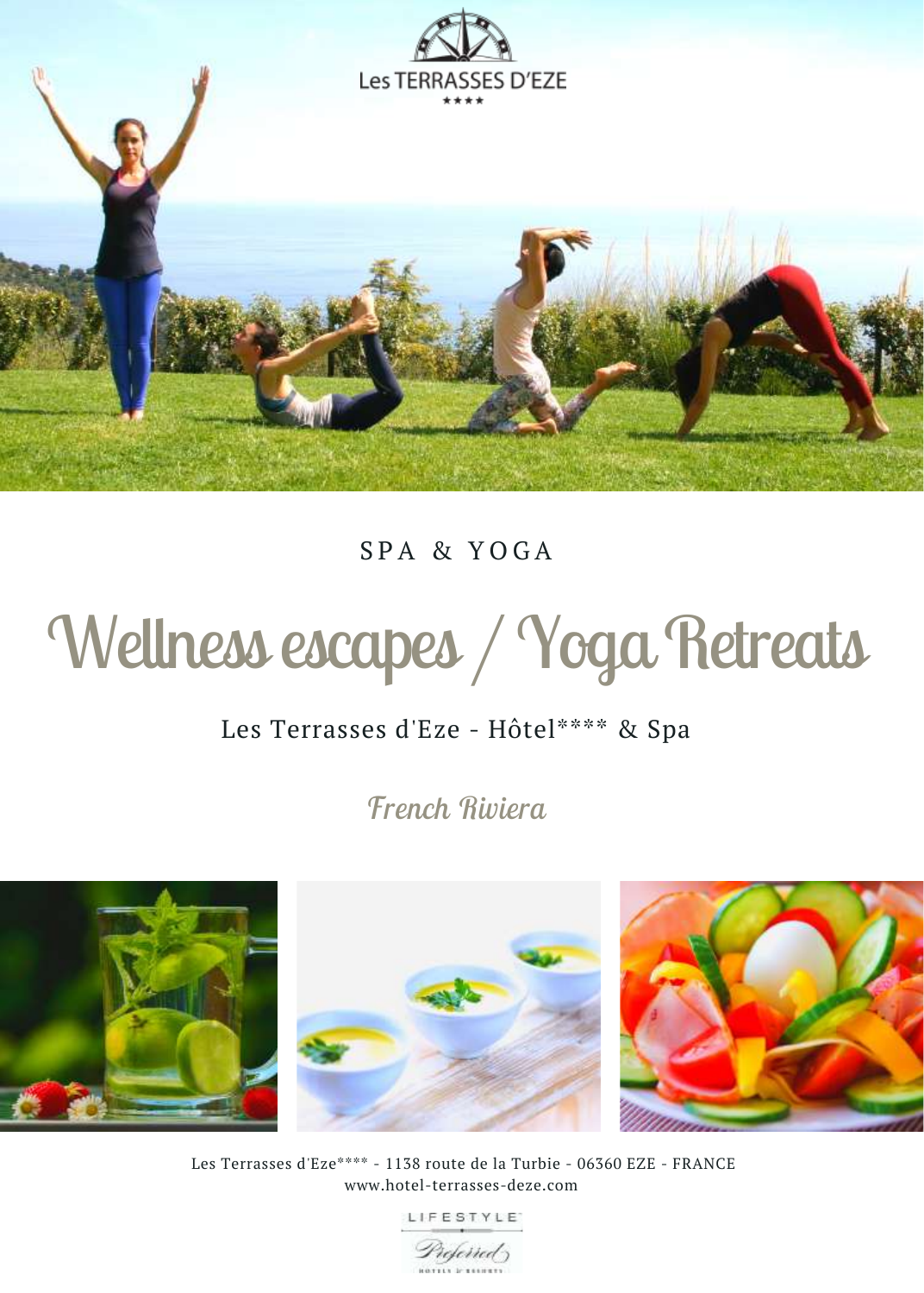## DISCONNECT

## **U N W I N D**

## BREATHE

The Hôtel 'Les Terrasses d'Eze', a true well-being destination on the French Riviera, offers several stays combining Relaxation and Yoga.

Escape your everyday for a few days with our different stays to disconnect and recharge.

#### **WELLNESS SHORT BREAKS**

Take a real break in your everyday life. In the programme: leisure, relaxation and recovery!

#### **SPA & YOGA RETREATS**

Wellbeing for your mind and your body. These stays, based on yoga, treatments at the spa and healthy lunches, will help you to detox and reduce stress. You will find harmony between body and mind.

> Telephone : 00 33 (0)4 93 29 80 68 Email: reservation@hotel-terrasses-deze.com Les Terrasses d' Eze - 1138 route de la Turbie - 06 360 EZE - FRANCE wwx.hotel-terrasses-deze.com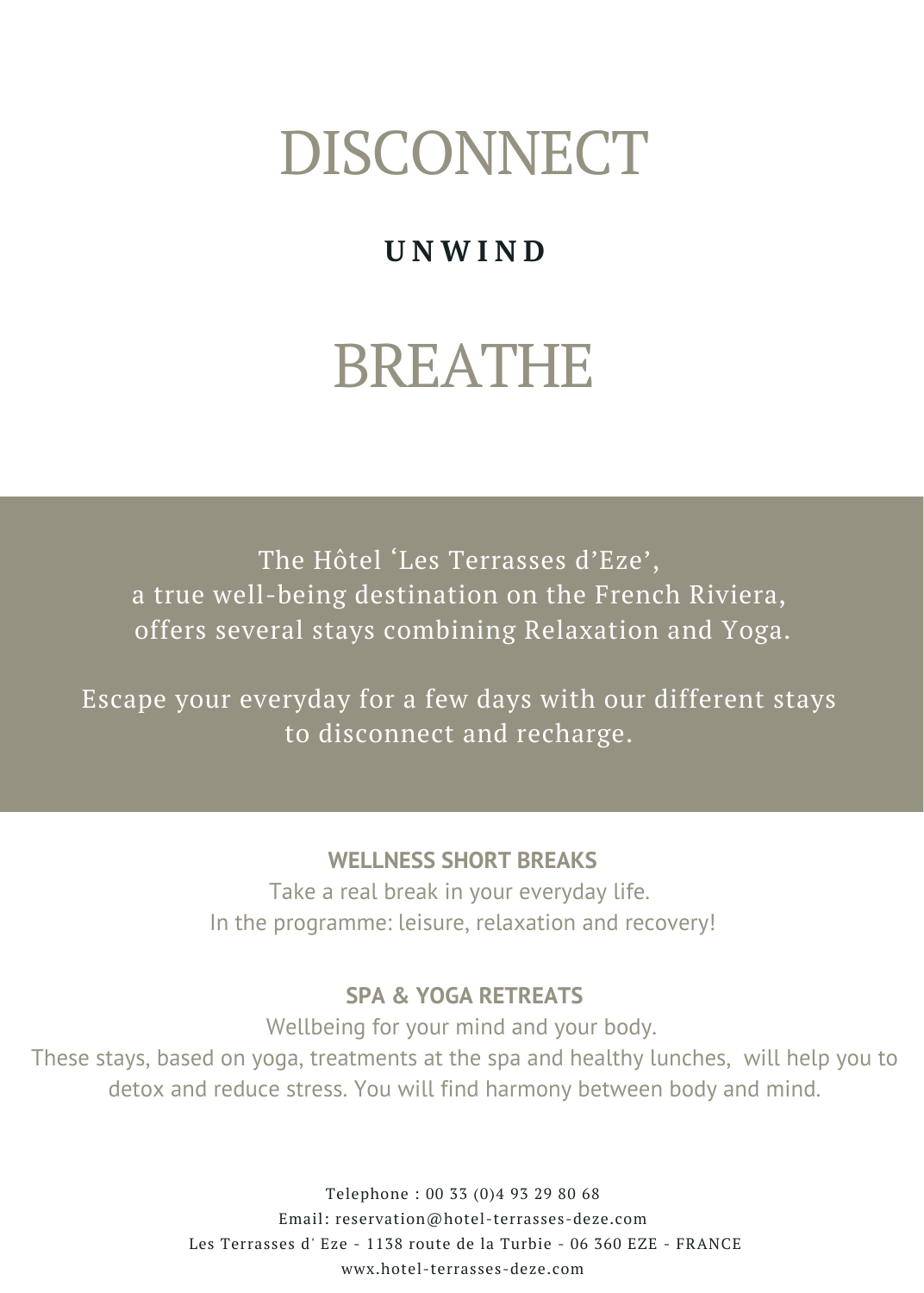## *Wellnessshort breaks*

### **Recovery package** - 2 days / 1 night

*Enjoy your stay to recover from a lack of sleep, decompress in absolute calm and regain vitality and energy...*

This package includes:

 night in a Comfort room, breakfast included dinner at Tillac restaurant on half board (excluding beverages) unlimited access to the Deep wellness Spa (upon booking) floating room session (1h)

Low season: 480€ for 2 people in a double room - 335€ / pers. in a single room Mid season : 505€ for 2 people in a double room - 360€ / pers. in a single room Season: 550€ for 2 people in a double room - 405€ / pers. in a single room High season: 655€ for 2 people in a double room - 510€ / pers. in a single room

2022 rates VAT included in a comfort room

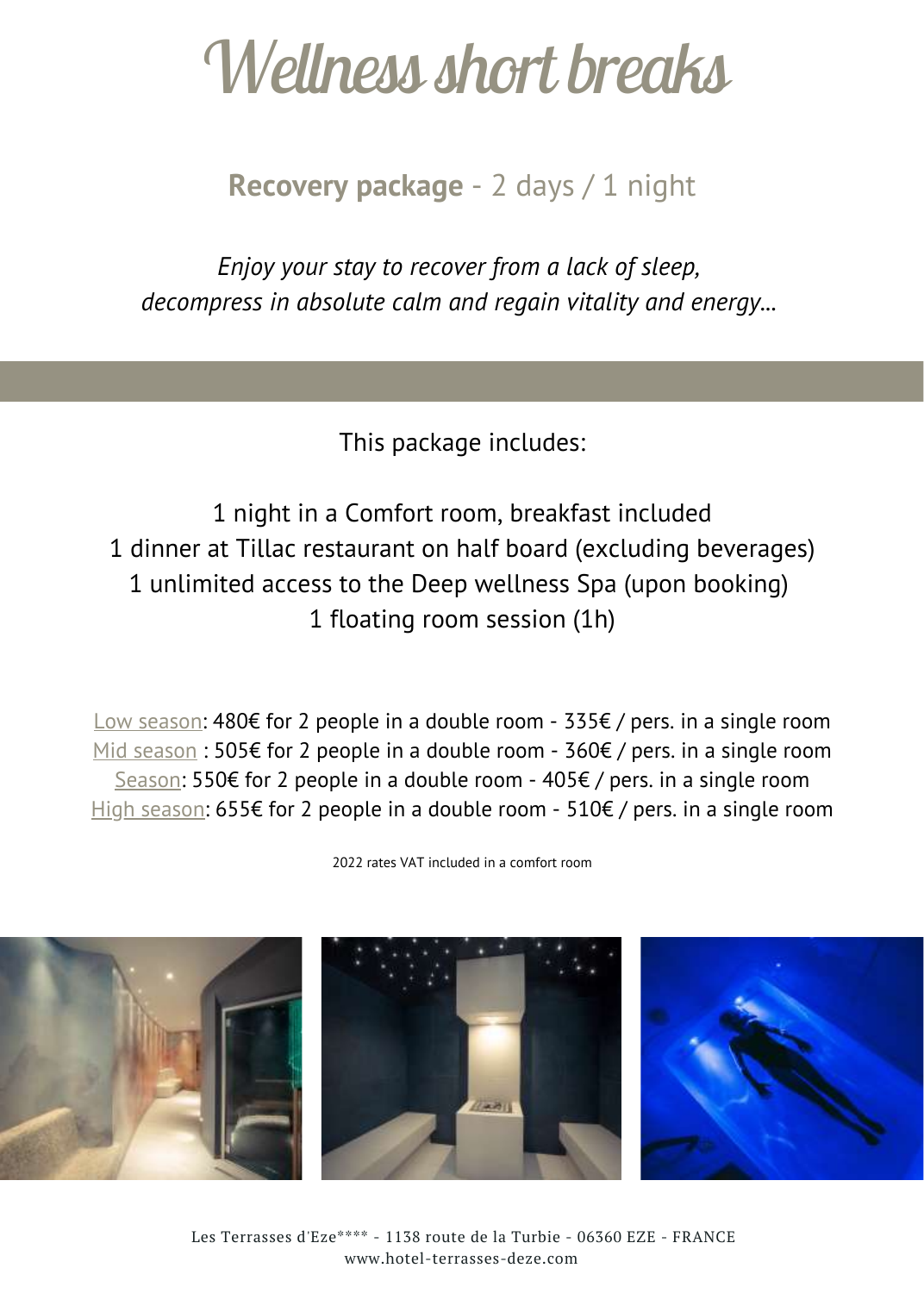# *Wellnessshort breaks*

**Relaxation Package** - 2 days / 1 night

*Pamper yourself with a relaxing Spa break ...*

This package includes:

 night in a Comfort room, breakfast included dinner at Tillac restaurant on half board (excluding beverages) unlimited access to the Deep wellness Spa (upon booking) relaxing massage (60 min) **OR** 1 facial by Thalgo ('basic care of the sea' - 60 min)

Low season: 540€ for 2 people in a double room - 365€ / pers. in a single room Mid season: 565€ for 2 people in a double room - 390€ / pers. in a single room Season: 610€ for 2 people in a double room - 435€ / pers. in a single room High season: 715€ for 2 people in a double room - 540€ / pers. in a single room

2022 rates VAT included in a comfort room

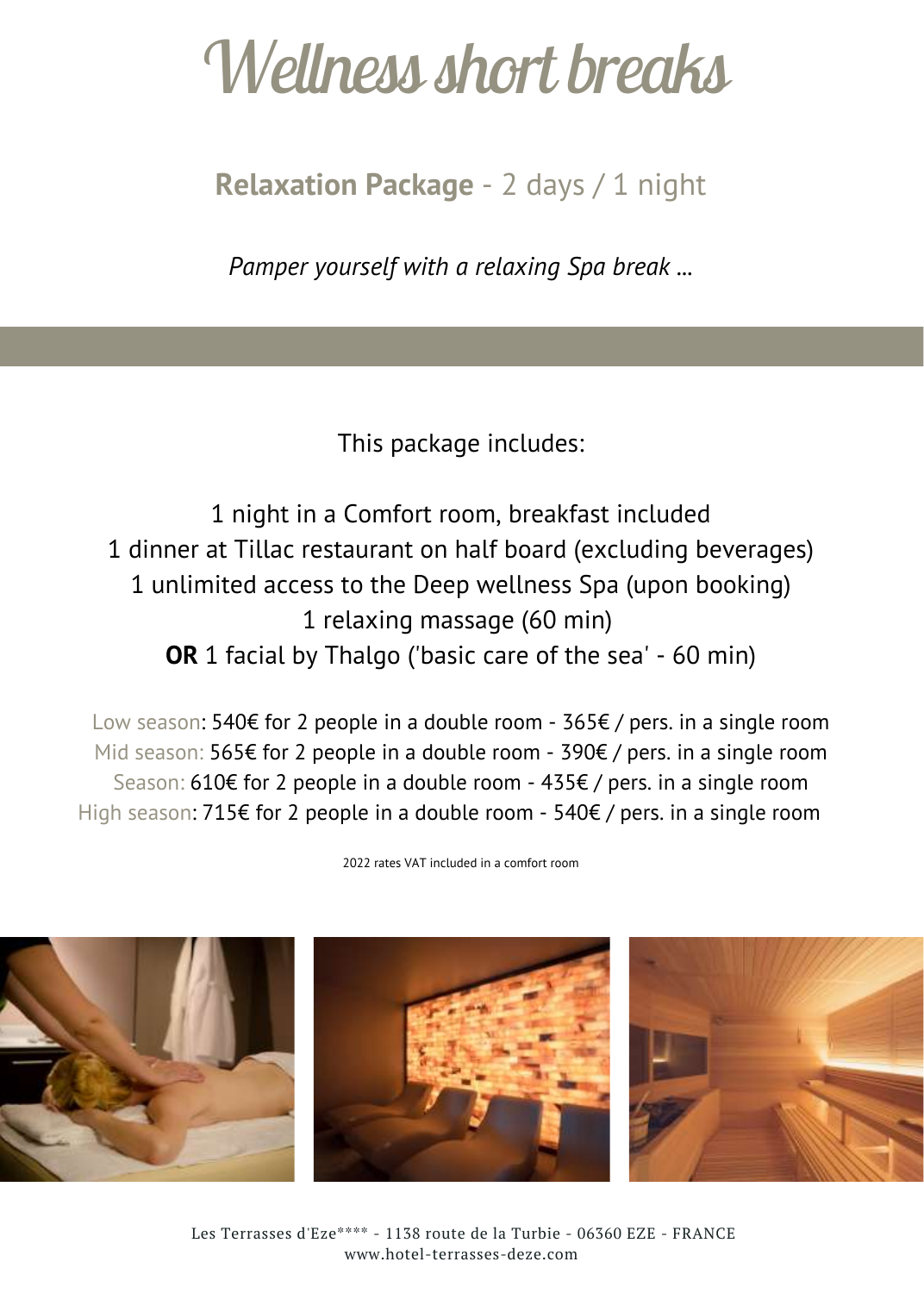# *Wellnessshort breaks*

**Detox package** - 3 days / 2 nights

*Detoxify your body in our deep wellness area and enjoy a relaxing moment...*

This package includes:

 nights in a Comfort room, breakfast included dinner at Tillac restaurant on half board (excluding beverages) unlimited access to the Deep wellness Spa (upon booking) Thalgo scrub of 30 min tailored massage of 60 min

Low season: 910€ for 2 people in a double room -645€ / pers. in a single room Mid season: 960€ for 2 people in a double room - 695€ / pers. in a single room Season: 1050€ for 2 people in a double room -785€ / pers. in a single room High season: 1260€ for 2 people in a double room -995€ / pers. in a single room



2022 rates VAT included in a comfort room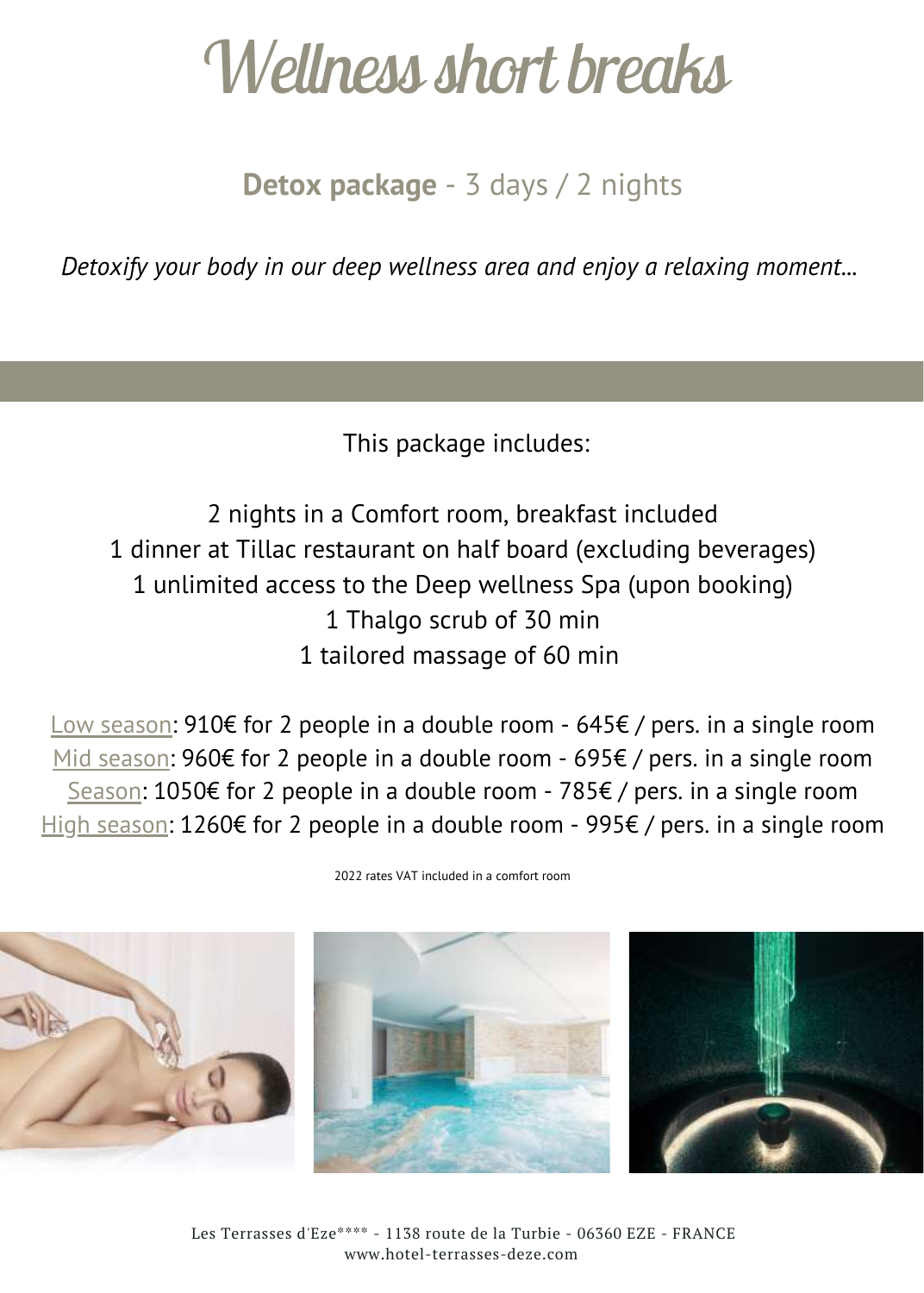*Spa&YogaRetreats*

**ZEN pack** - 3 days / 2 nights *Treat yourself to a relaxing break to disconnect...*

#### **DAY 1**

 DETOX smoothie juice on arrival unlimited access to the deep wellness spa (upon booking) detoxifying treatment: body scrub, balneotherapy\*, body wrap Evening at leisure and overnight in a comfort room

#### **DAY 2**

 morning Yoga class (1h) healthy detox breakfast floating\* room session (1h) light and healthy lunch at Tillac or biobar restaurant according to the season (starter + main OR main + dessert AND detox juice) unlimited access to the deep wellness spa (upon booking) energizing crystal rock massage by Thalgo (60 min) Evening at leisure and overnight in a comfort room

### **DAY 3**

1 morning Yoga class (1h) 1 healthy detox breakfast 1 unlimited access to the deep wellness spa (upon booking)

(\*) cannot be done on a duo Spa & yoga retreats are only upon booking and depending upon availability, spa treatment to be organised with the spa





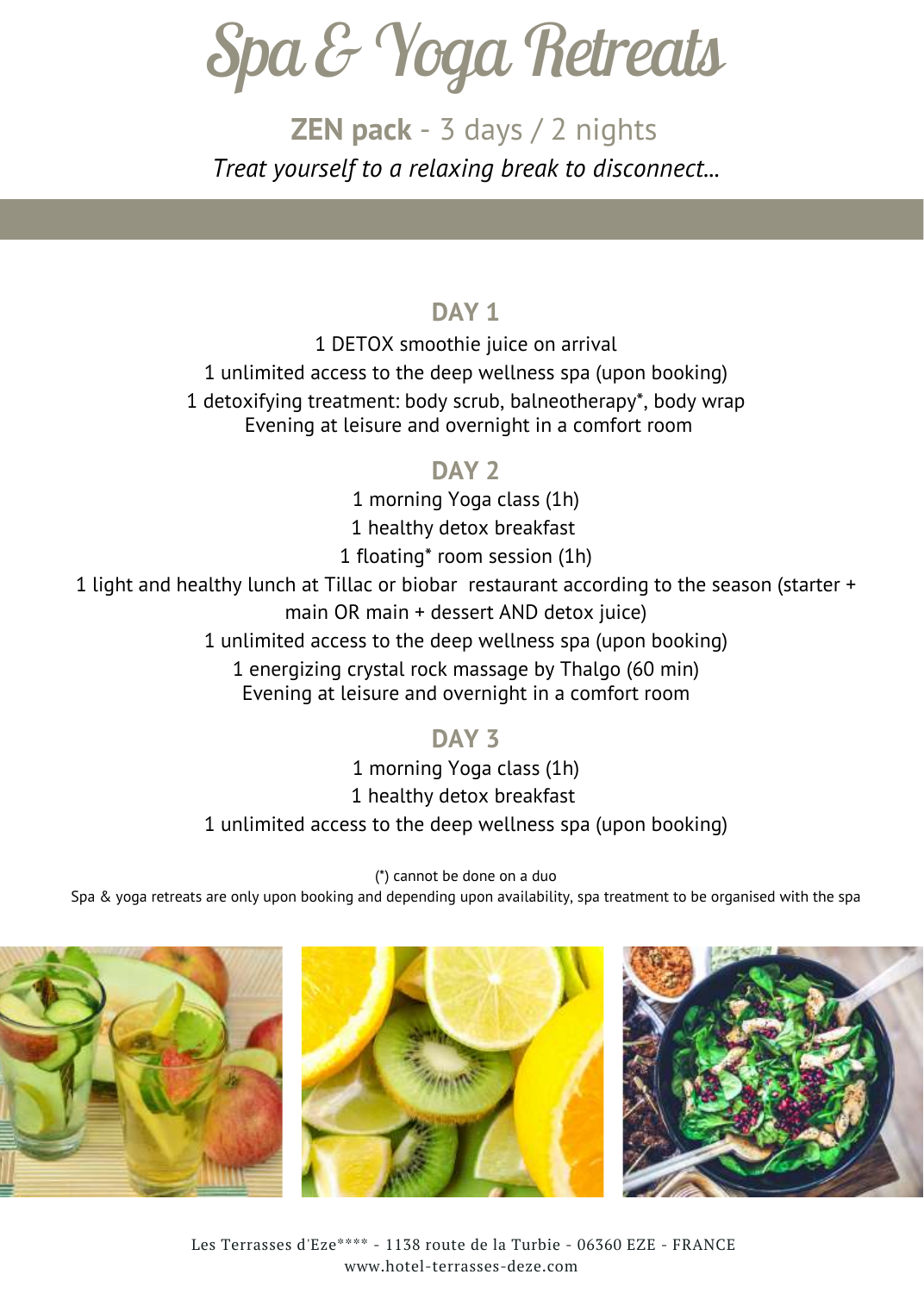*Spa&YogaRetreats*

**SERENITY pack** - 5 days / 4 nights *Rejuvenate for a few days of meditation and relaxation...*

#### **DAY 1**

1 DETOX smoothie juice on arrival 1 unlimited access to the deep wellness spa (upon booking) Evening at leisure and overnight in a comfort room

#### **DAY 2**

1 morning Yoga class (1h) 1 healthy detox breakfast 1 floating\* room session (1h) 1 light and healthy lunch at Tillac or biobar restaurant according to the season (starter + main OR main + dessert AND detox juice) 1 unlimited access to the deep wellness spa (upon booking) Evening at leisure and overnight in a comfort room

#### **DAY 3**

1 morning Yoga class (1h) 1 healthy detox breakfast 1 crystal rock energizing massage (60 min) 1 light and healthy lunch at Tillac or biobar restaurant according to the season (starter + main OR main + dessert AND detox juice) 1 unlimited access to the deep wellness spa (upon booking) Evening at leisure and overnight in a comfort room

#### **DAY 4**

1 morning Yoga class (1h) 1 healthy detox breakfast 1 body wrap (30 min) 1 light and healthy lunch at Tillac or biobar restaurant according to the season (starter + main OR main + dessert AND detox juice) 1 unlimited access to the deep wellness spa (upon booking) 1 facial (60 min) Evening at leisure and overnight in a comfort room

#### **DAY 5**

 morning Yoga class (1h) healthy detox breakfast unlimited access to the deep wellness spa (upon booking)







Les Terrasses d'Eze\*\*\*\* - 1138 route de la Turbie - 06360 EZE - FRANCE www.hotel-terrasses-deze.com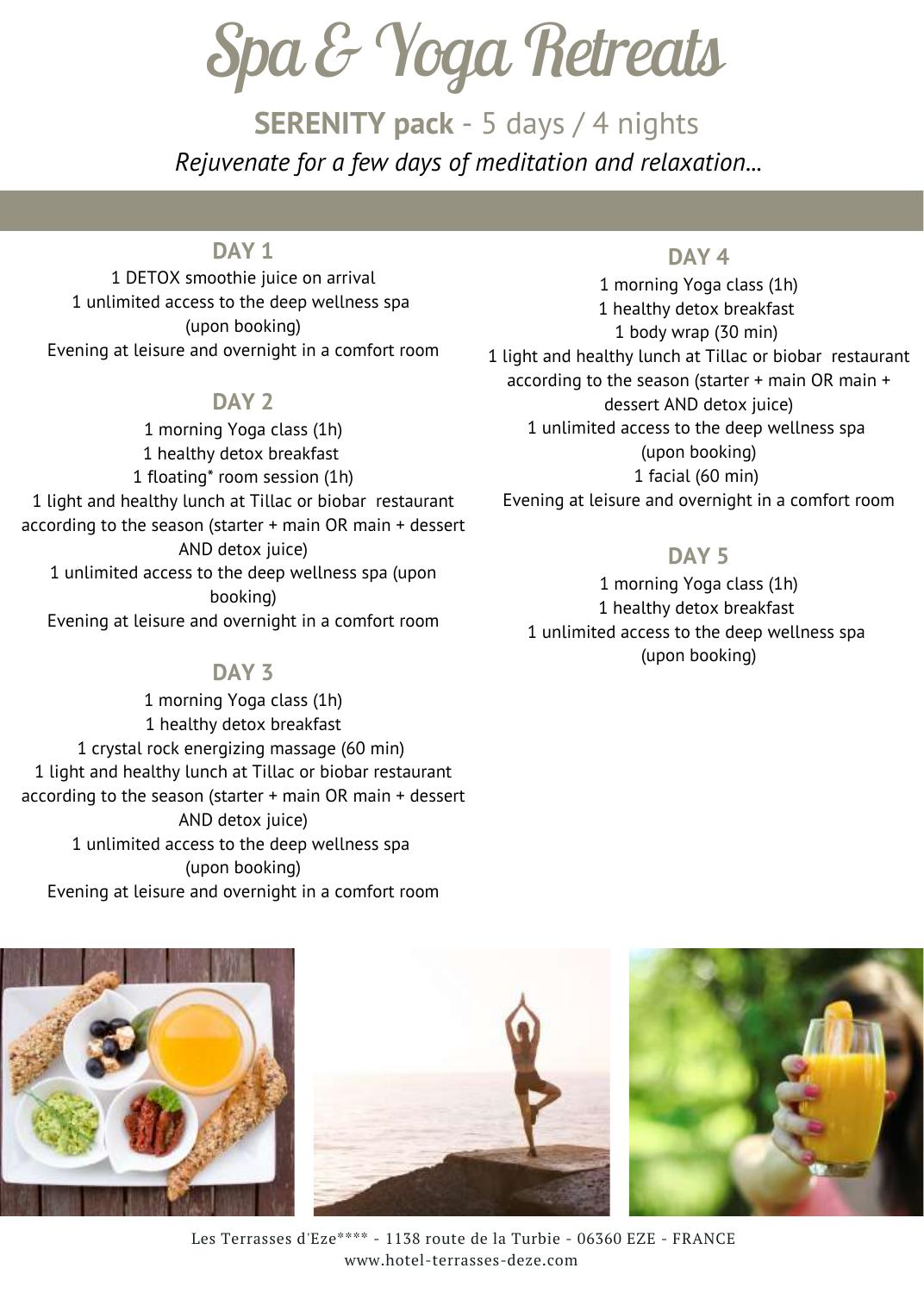*Spa&YogaRetreats* **HARMONY pack** - 7 days / 6 nights

*Get away from it all during a relaxing and energizing week for an intense disconnection and a return to basics...*

#### **DAY 1**

1 DETOX smoothie juice on arrival 1 unlimited access to the deep wellness spa (upon booking) Evening at leisure and overnight in a comfort room

#### **DAY 2**

1 morning Yoga class (1h) 1 healthy detox breakfast 1 floating\* room session (1h)

1 light and healthy lunch at Tillac or biobar restaurant according to the season (starter + main OR main + dessert AND detox juice) 1 unlimited access to the deep wellness spa (upon booking) Evening at leisure and overnight in a comfort room

#### **DAY 3**

 morning Yoga class (1h) healthy detox breakfast crystal rock energizing massage (60 min) light and healthy lunch at Tillac or biobar restaurant according to the season (starter + main OR main + dessert AND detox juice) unlimited access to the deep wellness spa (upon booking) Evening at leisure and overnight in a comfort room

#### **DAY 4**

 morning Yoga class (1h) healthy detox breakfast body wrap (30 min) light and healthy lunch at Tillac or biobar restaurant according to the season (starter + main OR main + dessert AND detox juice) unlimited access to the deep wellness spa (upon booking) facial (60 min) Evening at leisure and overnight in a comfort room

#### **DAY 5**

1 morning Yoga class (1h) 1 healthy detox breakfast 1 tailored massage (60 min)

1 light and healthy lunch at Tillac or biobar restaurant according to the season (starter + main OR main + dessert AND detox juice) 1 unlimited access to the deep wellness spa (upon booking) Evening at leisure and overnight in a comfort room

#### **DAY 6**

 morning Yoga class (1h) healthy detox breakfast balneotherapy\* session (30 min) tailored massage (30 min) light and healthy lunch at Tillac or biobar restaurant according to the season (starter + main OR main + dessert AND detox juice) unlimited access to the deep wellness spa (upon booking) Evening at leisure and overnight in a comfort room

#### **DAY 7**

1 morning Yoga class (1h) 1 healthy detox breakfast 1 unlimited access to the deep wellness spa (upon booking)